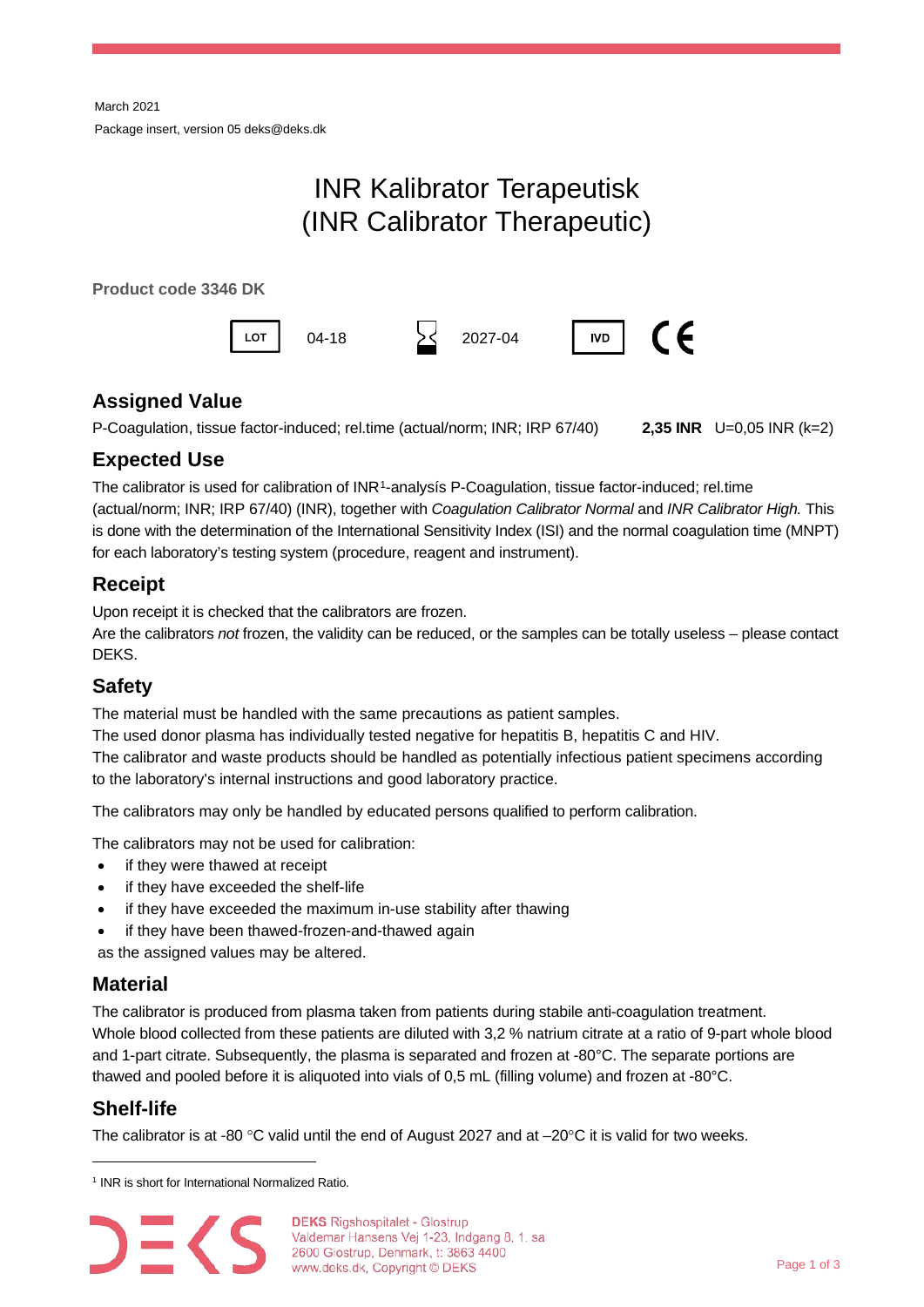# **In-use Stability**

After thawing the calibrator can be used for a maximum of 4 hours.

# **Calibration of Analytical Equipment**

Calibration must be performed with equipment and with a reagent intended for the relevant tests and according to manufacturer's procedure. The equipment must be maintained regularly and adequately suited for the examination of the chosen components.

The analytical equipment should as minimum be calibrated following the change of reagent batch, following equipment adjustments or when service has been made on the equipment.

Calibration must always be carried out when the internal controls do not meet acceptance criteria.

It is recommended that the calibration of the quantity of INR is performed as a three-point calibration<sup>[2](#page-1-0)</sup> where calibrators are used with levels corresponding to normal, therapeutic, and high INR-level.

#### **Handling and Use**

#### **Thawing and preparation of the calibrator**

- 1. The calibrator is thawed at a water bath at  $37^{\circ}$ C in exactly 5 minutes, mixed in a turning device at ambient temperature for 5-10 minutes. Mixing without a turning device is possible by holding the calibrator between thumb and index finger and tilting it carefully 180º approx. 20 times. The calibrator must have room temperature before use.
- 2. Coagulation times for *INR Calibrator Therapeutic*, *Coagulation calibrator Normal* and *INR Calibrator High* is decided with the laboratory's routine method. At least five measurements are made on each set of material. Mean values of the results are calculated. If one result deviates more than 5% from the mean value, the result should be omitted.
- 3. Find the spreadsheet[: www.deks.dk/laboratorier/pakningsvedlaeg](http://www.deks.dk/laboratorier/pakningsvedlaeg) and fill in the measurement results<sup>[3](#page-1-1)</sup>. USE ONLY THE LATEST VERSION OF THE SPREADSHEET AND CHECK THAT THE VALUES ARE CONSISTENT WITH THE USED LOT OF CALIBRATORS. The spreadsheet calculates 'Mean Normal Prothrombin Time' (MNPT) and 'International Sensitivity Index' (ISI) and follows the principle from van den Besselaar, et al. [4].

### **Value Assignment and Traceability**

The determination of P-Coagulation, tissue factor-induced; rel.time (actual/norm; INR; IRP 67/40) was performed by 3 expert laboratories: Linköping University Hospital, Aalborg University Hospital, Region Northern Jutland and Hospital of South West Jutland, Region Southern Denmark.

The material is determined in relation to the two international reference preparations of thromboplastins: WHO 5th IRP, Human Recombinant Plain (rTF/16) and WHO 5<sup>th</sup> IRP, Rabbit Plain (RBT/16) [1-2]. The measurements are performed by each expert laboratory by the manual reference method, in correspondence to a protocol, that complies with WHO guidelines [3].

The expanded uncertainty, U, that indicates the 95%-confidence interval of the value (2,35 INR), is assigned to 0,05 INR with the coverage factor k=2, which corresponds to a standard deviation of the mean (SEM) of 0,025 INR.

The calibrator, the 7th national INR Calibrator Therapeutic, is just as with previous changes of batches examined in relation to previous Danish INR-Calibrators with the use of routine thromboplastin-reagents to verify that the national level is not changed over time.

<span id="page-1-0"></span><sup>&</sup>lt;sup>2</sup> 3 point calibrating complies with WHO's recommendations [4] for the use of plasma pools and ensures a calibration of the test over a wide area.

<span id="page-1-1"></span><sup>&</sup>lt;sup>3</sup> The spreadsheet performs a orthogonal regression as described by van den Besselaar, AMHP [5].